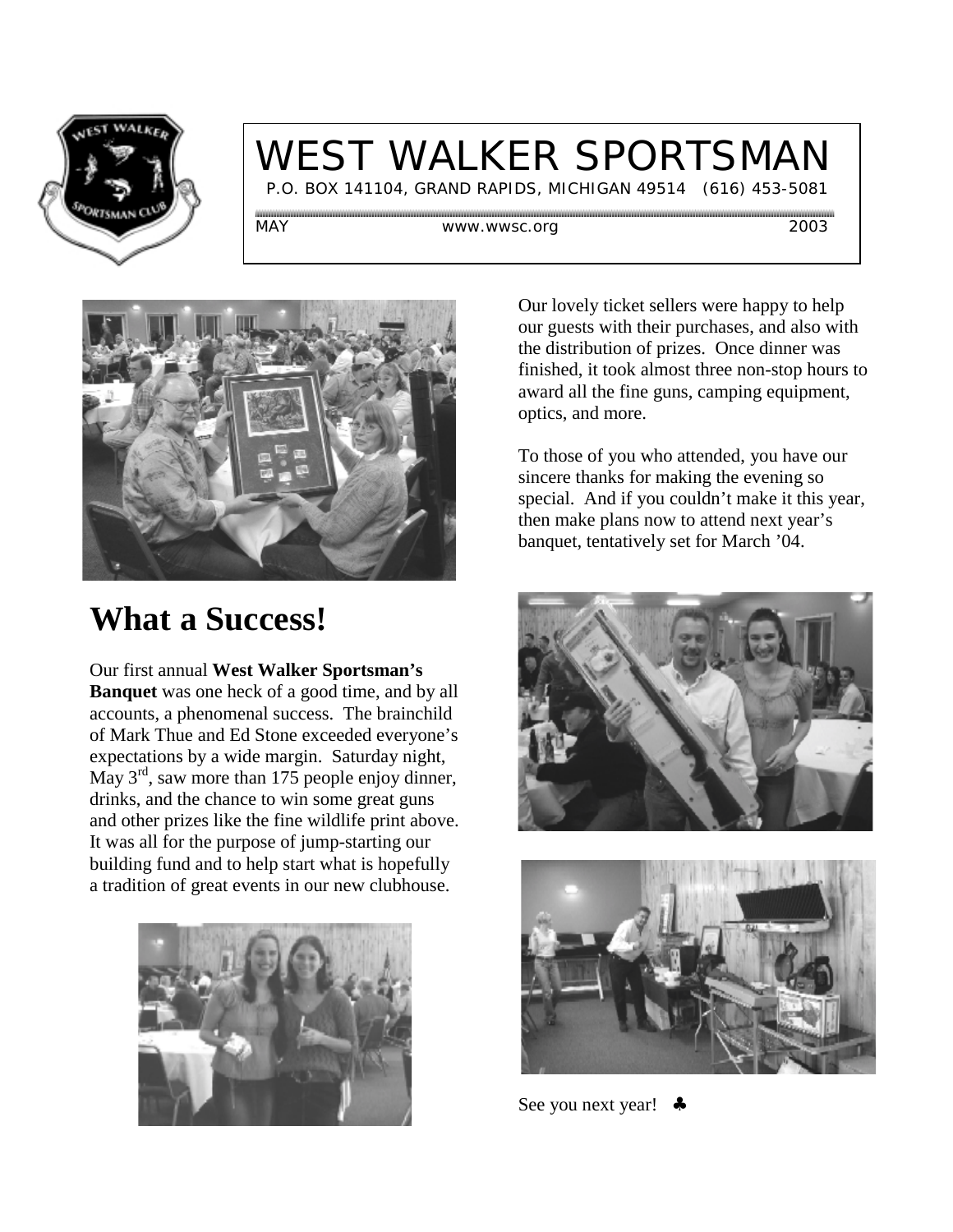### **Perch Charter**

Member Tom Myers is organizing a perch fishing charter on June  $14<sup>th</sup>$  with Captain Nichols out of South Haven. The cost is \$35 per person. As in past years, all those attending will be invited to the club for a fish fry afterwards. Call Tom at 453-4262 for more details or to make reservations.  $\bullet$ 

# **Hunter's Safety**

WWSC will be hosting two Hunter Safety classes this year. After 25 years, Jim Riemersma will be conducting his last regular class July 26, 29, 31, and August 1. Call Jim at 538-9119 to reserve a seat. Also if there is interest in a special Hunter's Safety class for kids 10 and up, Jim will be happy to form one. Just let him know.

Ron Kobel will teach the second class on September 13, 16, 18, and 20. You can reach Ron at 453-3645.

Remember, classes are only offered at these times during the year, so if you have a youngster interested in turkey hunting next year, now is the time to take the class.  $\bullet$ 

#### GEORGE'S ROOFING

- Residential
- Tear offs / Re-roofs
- New and Repair
- 30 years experience
- Free estimates

Locally Owned 241-0686

# **CCW and You**

**by John Speck, NRA Instructor**

Are you enjoying the spring weather? I sure am. Walks, biking, trout fishing, and ballgames are some of the great activities that come to mind. Spring also means some changes are in order for the CCW holder. We have to be careful our lighter clothing does not allow attention to be drawn to our concealed firearm.

Fanny packs, bellybands, inside-the-pants holsters with the shirt untucked and lightweight vests are in vogue for warm weather wear. There are other options as well. A regular holster could be covered by an untucked shirt worn like a vest (be sure to practice the draw) or an inside-the-pocket holster with a smaller firearm could work nicely.

Think about remaining discreet in your summer carry. Next month we will discuss firearm choice. Now, one final tip: Don't wear an ankle holster with your summer shorts! Ha, ha. See you at the range. ♣

## **Raffle Winner**

Ed Schneider won the April prize of \$100 dollars with ticket #202. Congratulations. The May prize is a Remington 700 BDL in 7mm mag. Good luck. ♣

# **Indoor Archery**

The target backstops are finally ready, so we can offer indoor archery in the new clubhouse. The rates are \$4 per hour for members, and \$6 per hour for non-members. Shooting times are the same as for Trap and Skeet. Check the calendar for specifics. Bring a friend!  $\clubsuit$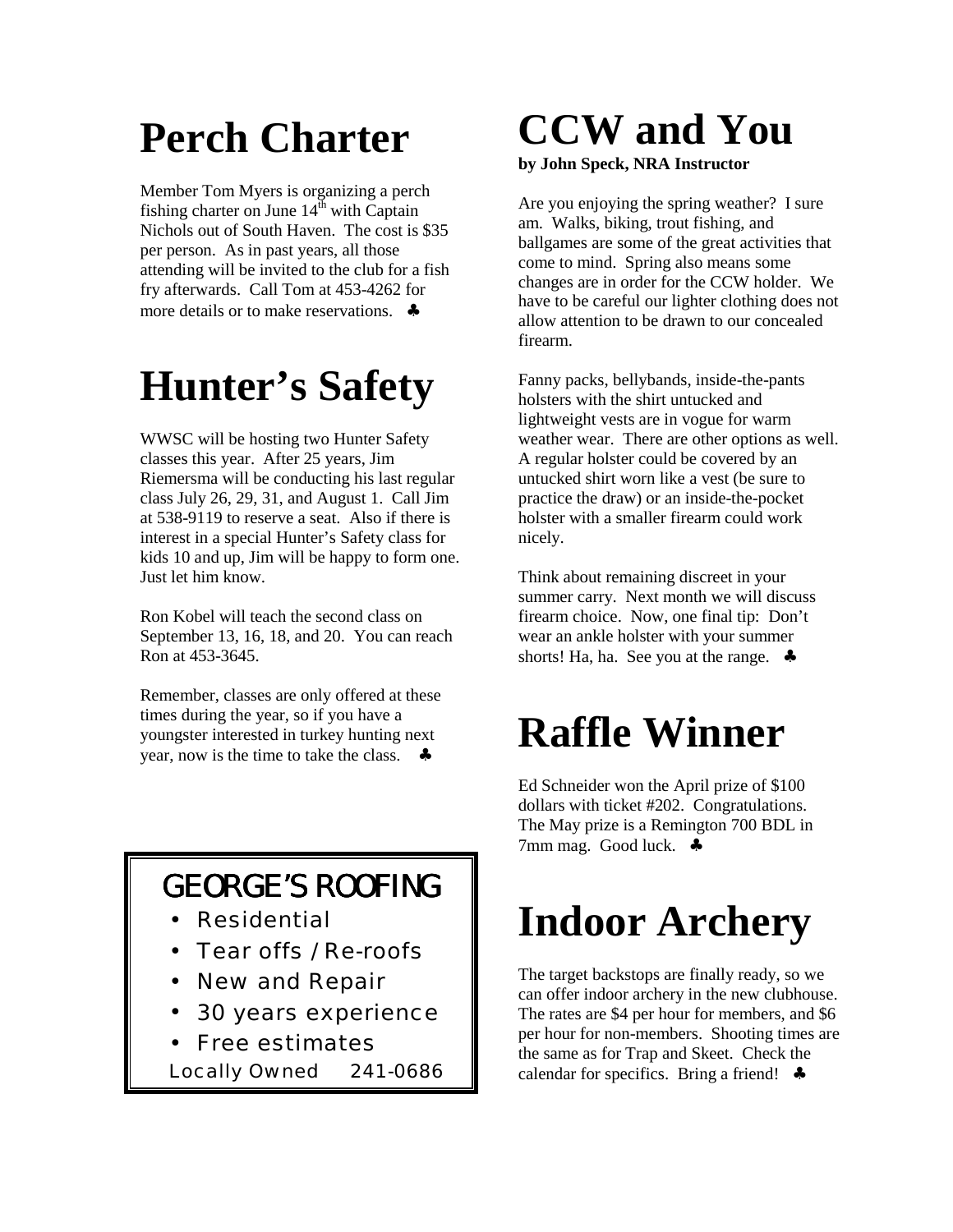|                                                 |                         | <b>May</b>                            |                                                   |                         |                                                                                 |                               |                  |                                                                               |
|-------------------------------------------------|-------------------------|---------------------------------------|---------------------------------------------------|-------------------------|---------------------------------------------------------------------------------|-------------------------------|------------------|-------------------------------------------------------------------------------|
| Sun                                             |                         | Mon                                   | Tue                                               |                         | Wed                                                                             | Thu                           | Fri              | Sat                                                                           |
|                                                 |                         |                                       |                                                   |                         |                                                                                 | $\mathbf{1}$                  | $\overline{2}$   | $\overline{3}$<br>Archery,<br>Trap & Skeet<br>10 to 3                         |
| Archery,<br>Trap & Skeet<br>$10$ to $2$         | $\overline{\mathbf{4}}$ | 5                                     |                                                   | 6                       | 7<br>Archery,<br>Trap & Skeet<br>9 to 12 AM<br>6 to 10 PM                       | 8<br>Charter<br>Meeting 7:30  | $\boldsymbol{9}$ | 10<br>Archery,<br>Trap & Skeet<br>$10$ to $3$                                 |
| <b>Mothers</b><br>Day                           | 11                      | 12                                    | 7 yard range<br>closes $4:30$                     | 13                      | 14<br>Archery,<br>Trap & Skeet<br>9 to 12 AM<br>6 to 10 PM                      | 15                            | 16               | 17<br>Silhouette<br><b>Steel Plate</b><br>Archery,<br>Trap & Skeet<br>10 to 3 |
| Archery<br>Trap & Skeet<br>$10$ to $2$          | 18                      | 19                                    |                                                   | 20                      | 21<br>Archery<br>Trap & Skeet<br>9 to 12 AM<br>6 to 10 PM                       | 22                            | 23               | 24<br>Archery<br>Trap & Skeet<br>$10$ to $3$                                  |
| Archery,<br>Trap & Skeet<br>$10$ to $2$         | 25                      | 26<br>  Memorial<br>Day<br>(observed) | <b>Board</b><br>Meeting/Gun<br>Drawing<br>7:00 PM | 27                      | 28<br>Archery,<br>Trap & Skeet<br>9 to 12 AM<br>6 to 10 PM                      | 29                            | 30               | 31<br>Archery,<br>Trap & Skeet<br>10 to 3                                     |
| June<br>Archery, Trap<br>& Skeet<br>$10$ to $2$ | $\mathbf{1}$            | $\overline{2}$                        |                                                   | $\overline{\mathbf{3}}$ | $\overline{\mathbf{4}}$<br>Archery,<br>Trap & Skeet<br>9 to 12 AM<br>6 to 10 PM | 5 <sup>5</sup>                | 6                | $\overline{7}$<br>Archery,<br>Trap & Skeet<br>10 to 3                         |
| Archery,<br>Trap & Skeet<br>10 to 2             | 8                       | 9                                     | 7 Yd. Range<br>Closes 4:30                        | <b>10</b>               | 11<br>Archery,<br>Trap & Skeet<br>9 to 12 AM<br>6 to 10 PM                      | 12<br>Charter<br>Meeting 7:30 | 13<br>2003       | 14<br>Archery,<br>Trap & Skeet<br>10 to 3                                     |